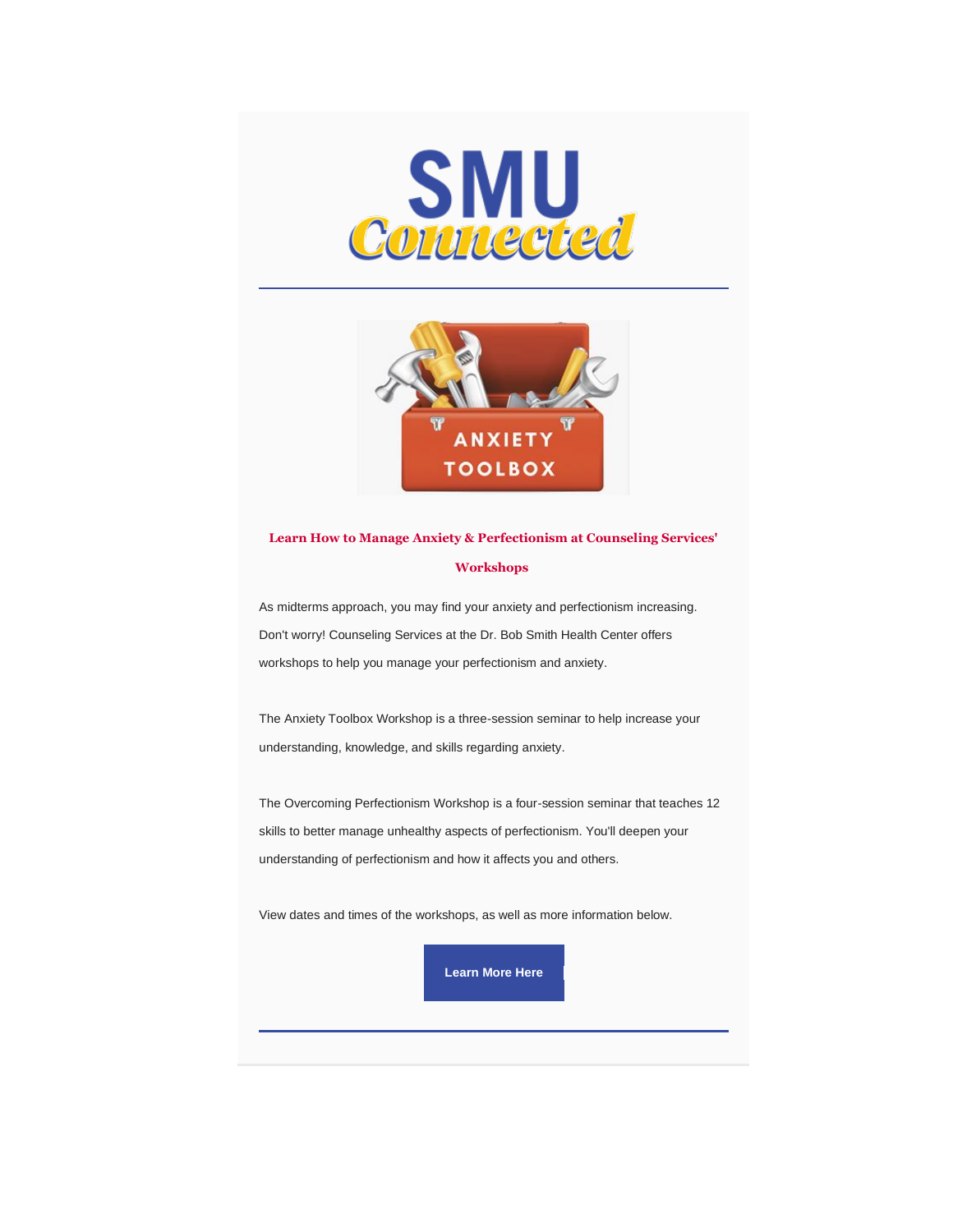### **\$\$\$ Upcoming Opportunities \$\$\$**

**Tower Scholars Program—Opens October 1**

For first-year students interested in public policy and international affairs: \$800-1000 scholarship per semester, up to four consecutive semesters [Read more](https://www.smu.edu/Dedman/Research/Institutes-and-Centers/Tower-Center/Students/Tower-Scholars/Application)

**Maguire Undergraduate Ethics Essay Prize—Due November 1** For all undergrads: prizes up to \$1000 for the winning essays [Read more](https://www.smu.edu/Provost/Ethics/StudentEngagement/EssayPrize)

## **Looking for a job?**

### **[Voices of SMU](https://blog.smu.edu/voicesofsmu/)**

- Pride@SMU Research Assistant
	- o \$10 an hour researching and conducting interviews
- Senior Research Assistant
	- o Lead project manager. \$15 an hour.
- Contact: [oralhistory@smu.edu](mailto:oralhistory@smu.edu)

[Undergrad Research Assistant job board](https://www.smu.edu/Provost/Engaged-Learning/Research/URA#students)

[Residence Life & Student Housing](https://www.smu.edu/StudentAffairs/ResidenceLifeandStudentHousing/GetInvolved)

[Dedman Center for Lifetime Sports](https://www.smu.edu/StudentAffairs/CampusRecreation/About)

**[SMU Telepony](https://www.smu.edu/developmentexternalaffairs/telepony)** 

**[HANDSHAKE](https://smu.joinhandshake.com/)** 

#### **Important Dates**

**September 29, Wednesday:** Last day for continuing undergraduate students to change their majors before November enrollment.

**September 30 – October 3, Thursday – Sunday:** Homecoming Weekend.